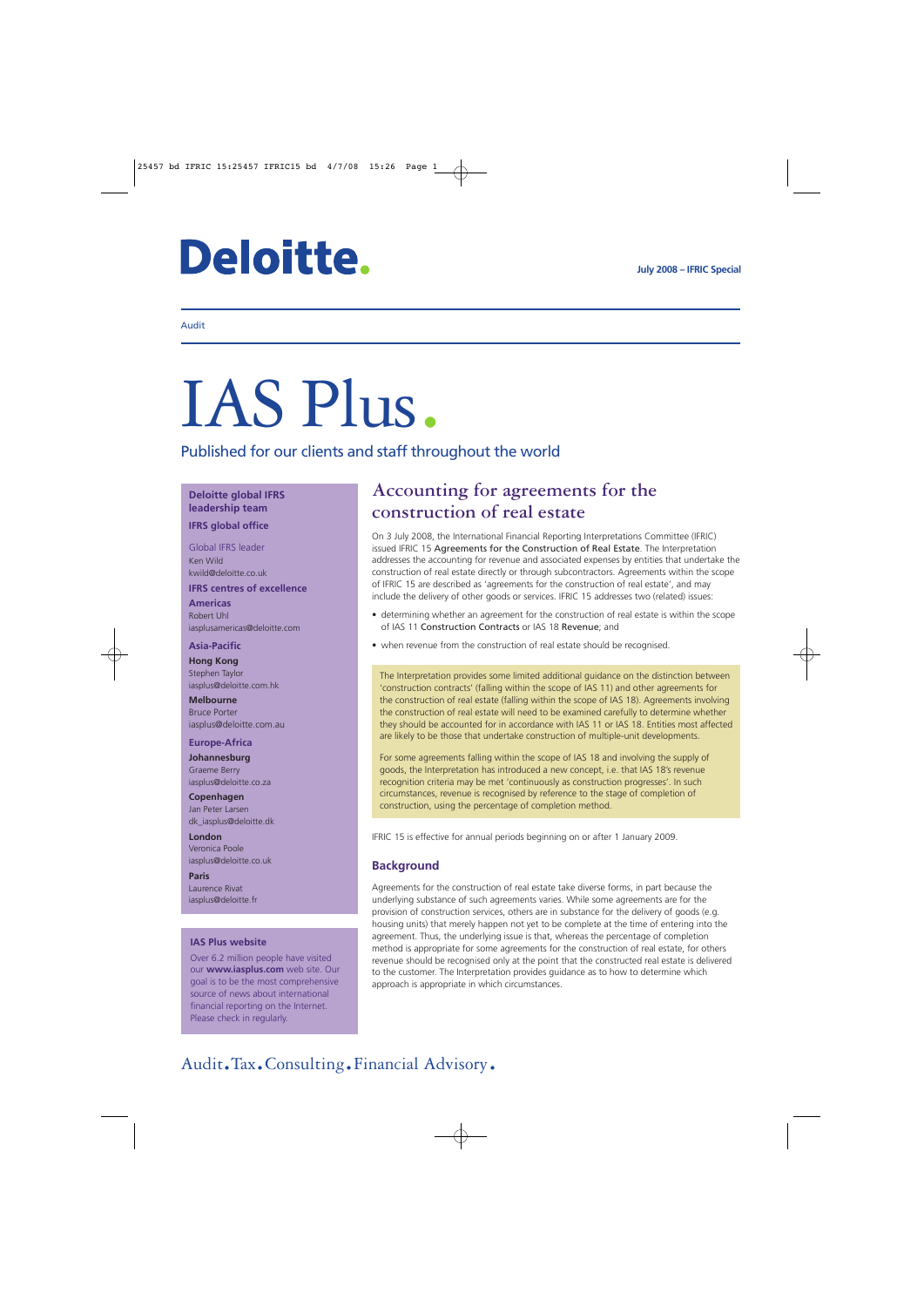The detailed guidance in IFRIC 15 (summarised below) is based on the assumption that the entity has previously analysed the agreement for the construction of real estate and any related agreements and concluded that any other criteria for revenue recognition are met. In particular, the entity must not retain continuing managerial involvement to the degree usually associated with ownership, and it must not retain effective control over the constructed real estate to an extent that would preclude recognition of some or all of the consideration as revenue. If recognition of some of the consideration as revenue is precluded, the detailed guidance in IFRIC 15 applies only to the part of the agreement for which revenue will be recognised. [IFRIC 15.7]

In some circumstances, agreements may need to be split into separately identifiable components, with each such component being accounted for separately. Where this is necessary for an agreement that includes the construction of real estate, the fair value of the total consideration received or receivable for the agreement is allocated to each component. The seller then applies the requirements of IFRIC 15 to any components for the construction of real estate in order to determine whether each component is within the scope of IAS 11 or IAS 18. [IFRIC 15.8]

#### **Determining whether the agreement is within the scope of IAS 11 or IAS 18**

Determining whether an agreement for the construction of real estate falls within the scope of IAS 11 or IAS 18 depends on the terms of the agreement and all the surrounding facts and circumstances, and judgement will be required with respect to each agreement. When IAS 11 applies, the construction contract also includes any contracts or components for the rendering of services that are directly related to the construction of the real estate. [IAS 11.5(a) & IAS 18.4]

If the contract under consideration meets the definition of a 'construction contract' in IAS 11, then the accounting for the contract is determined in accordance with that Standard. A construction contract is defined as 'a contract specifically negotiated for the construction of an asset or a combination of assets …'. [IAS 11.3] An agreement for the construction of real estate meets the definition of a construction contract when the buyer is able to specify:

[IFRIC 15.11]

- the major structural elements of the design of the real estate before construction begins; and/or
- major structural changes once construction is in progress (whether it exercises that ability or not).

In contrast, if construction could take place independently of the agreement and buyers have only limited ability to influence the design of the real estate (e.g. to select a design from a range of options specified by the entity, or to specify only minor variations to the basic design), the agreement will be for the sale of goods or the rendering of services and within the scope of IAS 18. [IFRIC 15.12] The applicable requirements of IAS 18 will be determined by whether the agreement is an agreement for the rendering of services or an agreement for the supply of goods (see below).

#### **Accounting for revenue from construction of real estate**

#### **Construction contracts (within the scope of IAS 11)**

Where the agreement is a construction contract under IAS 11, and the outcome of the contract can be estimated reliably, revenue is recognised by reference to the stage of completion of the contract activity in accordance with IAS 11. IFRIC 15 has not introduced any new requirements or guidance that will affect such contracts.

#### **Agreements for the rendering of services (IAS 18)**

Where the agreement falls within the scope of IAS 18, and the entity is not required to acquire and supply construction materials, it may be only an agreement for the rendering of services. This may arise, for example, in arrangements where the customer acts in essence as its own general contractor and enters into agreements with individual suppliers for specific goods and services. Where the entity is responsible only for assembling materials supplied by others (i.e. it has no inventory risk for the construction materials), the agreement is an agreement for the rendering of services. [IFRIC 15.BC22]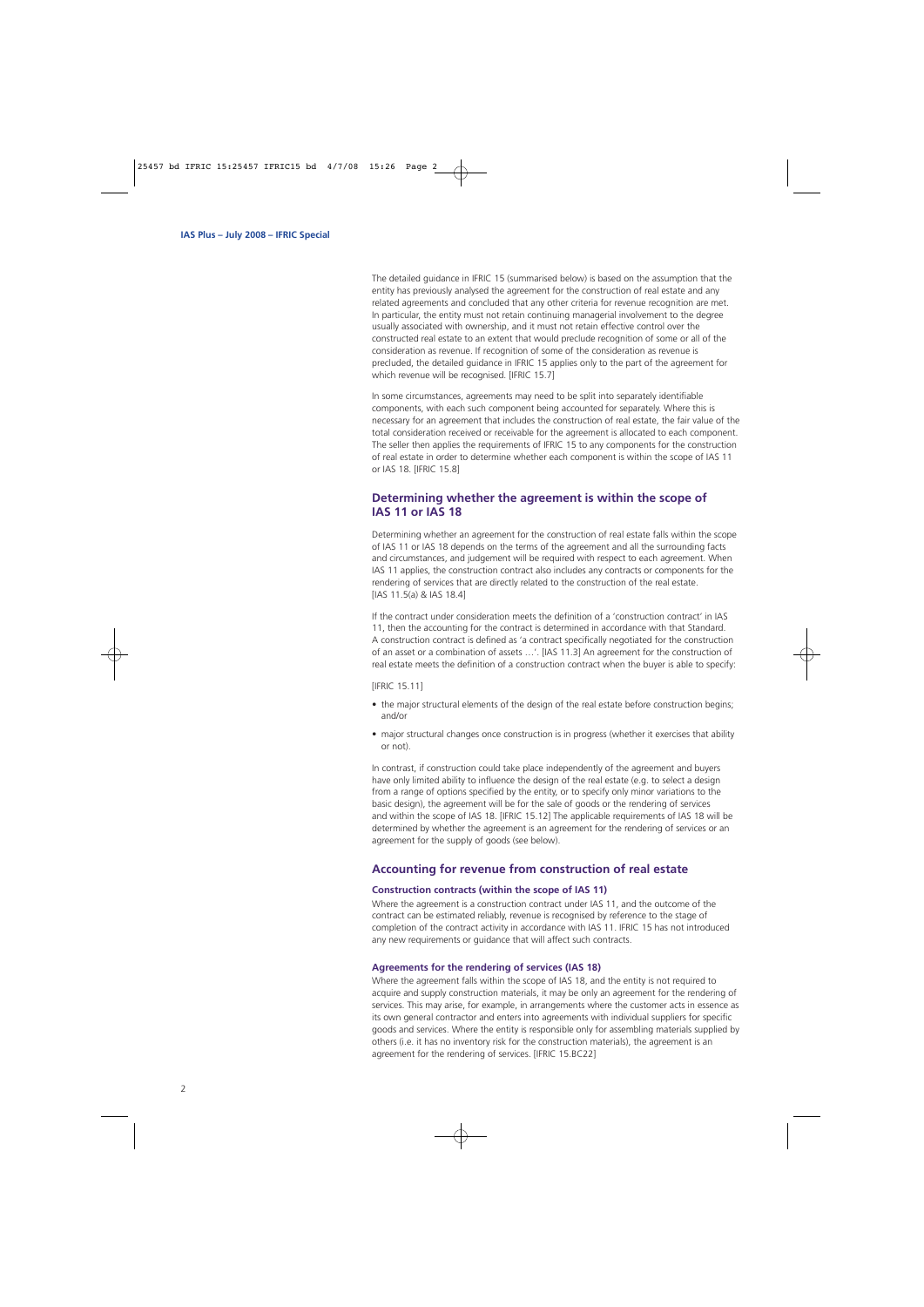In such circumstances, if the criteria in IAS 18.20 are met, revenue is recognised by reference to the stage of completion of the transaction using the percentage of completion method. The requirements of IAS 11 are generally applicable to the recognition of revenue and the associated expenses for such a transaction. [IFRIC 15.15 & IAS 18.21]

#### **Agreements for the sale of goods (IAS 18)**

An agreement for the construction of real estate will be an agreement for the sale of goods under IAS 18 if it involves the provision of services together with construction materials. For such contracts, the applicable recognition criteria are those set out in IAS 18.14.

The Interpretation focuses on the criteria that revenue can only be recognised when the entity has transferred to the buyer control and the significant risks and rewards of ownership of the goods, and distinguishes between circumstances in which these criteria are met 'at a single point in time' and 'continuously as construction progresses'.

If transfer of control and the significant risks and rewards of ownership of the real estate in its entirety occurs at a single point of time (e.g. at completion, upon or after delivery), revenue is recognised only when all the criteria in IAS 18.14 are satisfied. Assuming that all of the other criteria in IAS 18.14 are met, this will be upon the occurrence of that single critical transfer of control and the significant risks and rewards of ownership. [IFRIC 15.18]

The Interpretation also envisages that the entity may transfer to the buyer control and the significant risks and rewards of ownership of the work in progress in its current state as construction progresses. In this case, if all of the criteria in paragraph 14 of IAS 18 are met continuously as construction progresses, revenue is recognised by reference to the stage of completion using the percentage of completion method. The requirements of IAS 11 are generally applicable to the recognition of revenue and the associated expenses for such a transaction. [IFRIC 15.17]

The idea that the criteria in IAS 18.14 can be met continuously as construction progresses is relatively new. In the Basis for Conclusions accompanying IFRIC 15, the IFRIC notes that agreements with 'continuous transfer' may not be encountered frequently. [IFRIC 15.BC26] Where an entity adopts such accounting, specific disclosures are required (see below), including how it determines which agreements meet all the criteria in IAS 18.14 continuously as construction progresses.

The Interpretation itself does not give further guidance on how to assess whether 'continuous transfer' is present, but some further commentary is included at IE3, IE8 and IE11 in the illustrative examples accompanying IFRIC 15. One of the important indicators of 'continuous transfer' appears to be that, if the agreement is terminated before construction is complete, the buyer retains the work in progress and the entity has the right to be paid for the work performed to date.

#### **Disclosures**

When an entity recognises revenue using the percentage of completion method for agreements that meet all the criteria in IAS 18.14 continuously as construction progresses (see above), the following disclosures are required:

[IFRIC 15.20]

- how the entity determines which agreements meet all the criteria in IAS 18.14 continuously as construction progresses;
- the amount of revenue arising from such agreements in the period; and
- the methods used to determine the stage of completion of agreements in progress.

For any such agreements that are in progress at the reporting date, the following disclosures are also required:

[IFRIC 15.21]

- the aggregate amount of costs incurred and recognised profits (less recognised losses) to date; and
- the amount of advances received.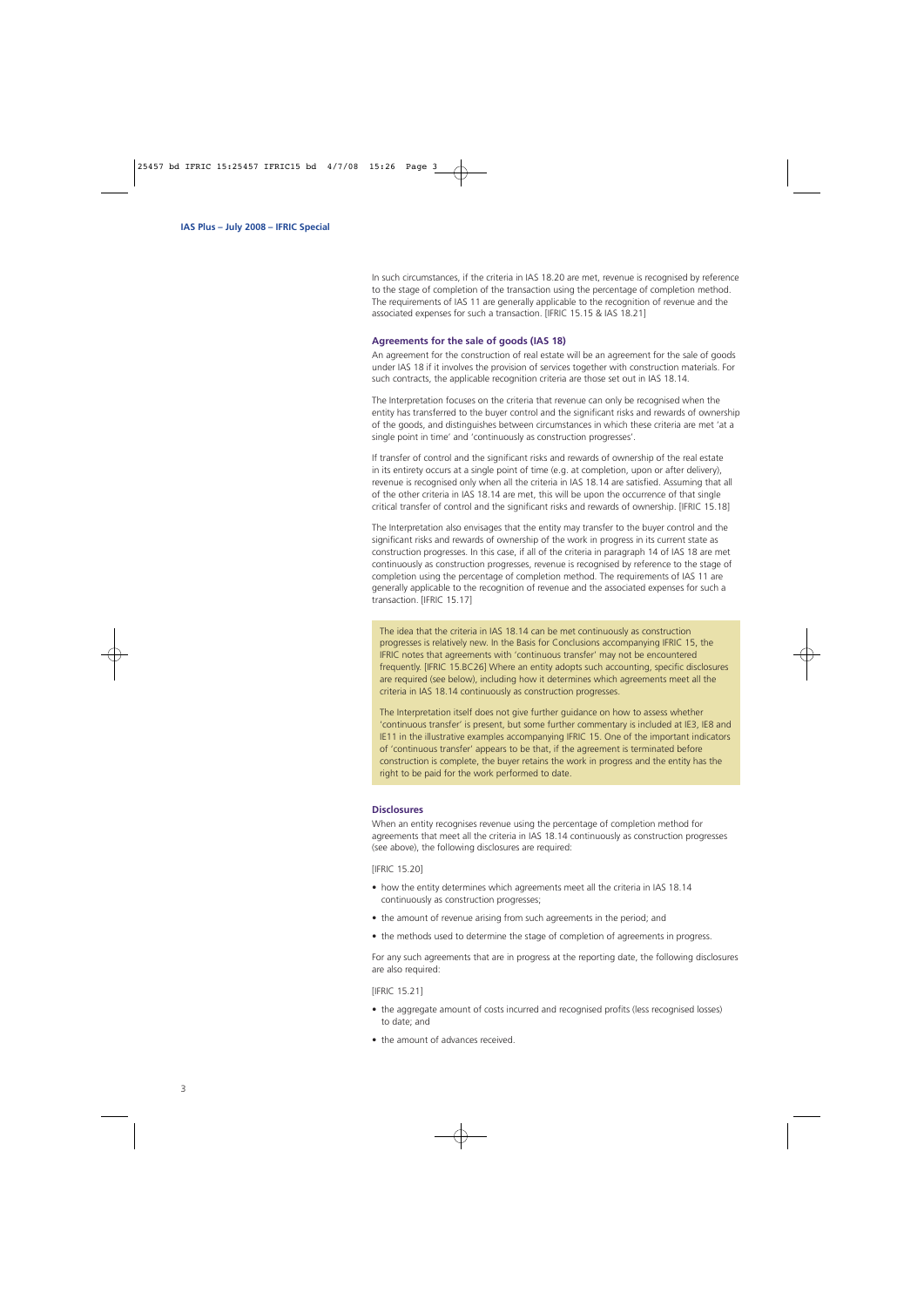#### **Consequential amendments to the appendix in IAS 18**

IFRIC 15 superseded the real estate guidance (Example 9) in IAS 18.

#### **Additional guidance**

IFRIC 15 is accompanied by an information note which, although not part of the Interpretation, summarises its requirements in the form of two flowcharts, which are reproduced in the Appendix to this newsletter for readers' convenience.

In addition, three illustrative examples designed to assist in the application of the Interpretation accompany IFRIC 15.

#### **Effective date and transition**

IFRIC 15 is effective for annual periods beginning on or after 1 January 2009. Earlier application is permitted. If an entity applies the Interpretation for a period beginning before 1 January 2009, that fact should be disclosed.

Changes in accounting policy resulting from the adoption of the Interpretation are required to be accounted for retrospectively in accordance with IAS 8 Accounting Policies, Changes in Accounting Estimates and Errors. Therefore, entities will be required to re-examine and, where applicable, retrospectively restate the revenue recognition for agreements that are in progress as at the opening date of the earliest period presented for comparative purposes.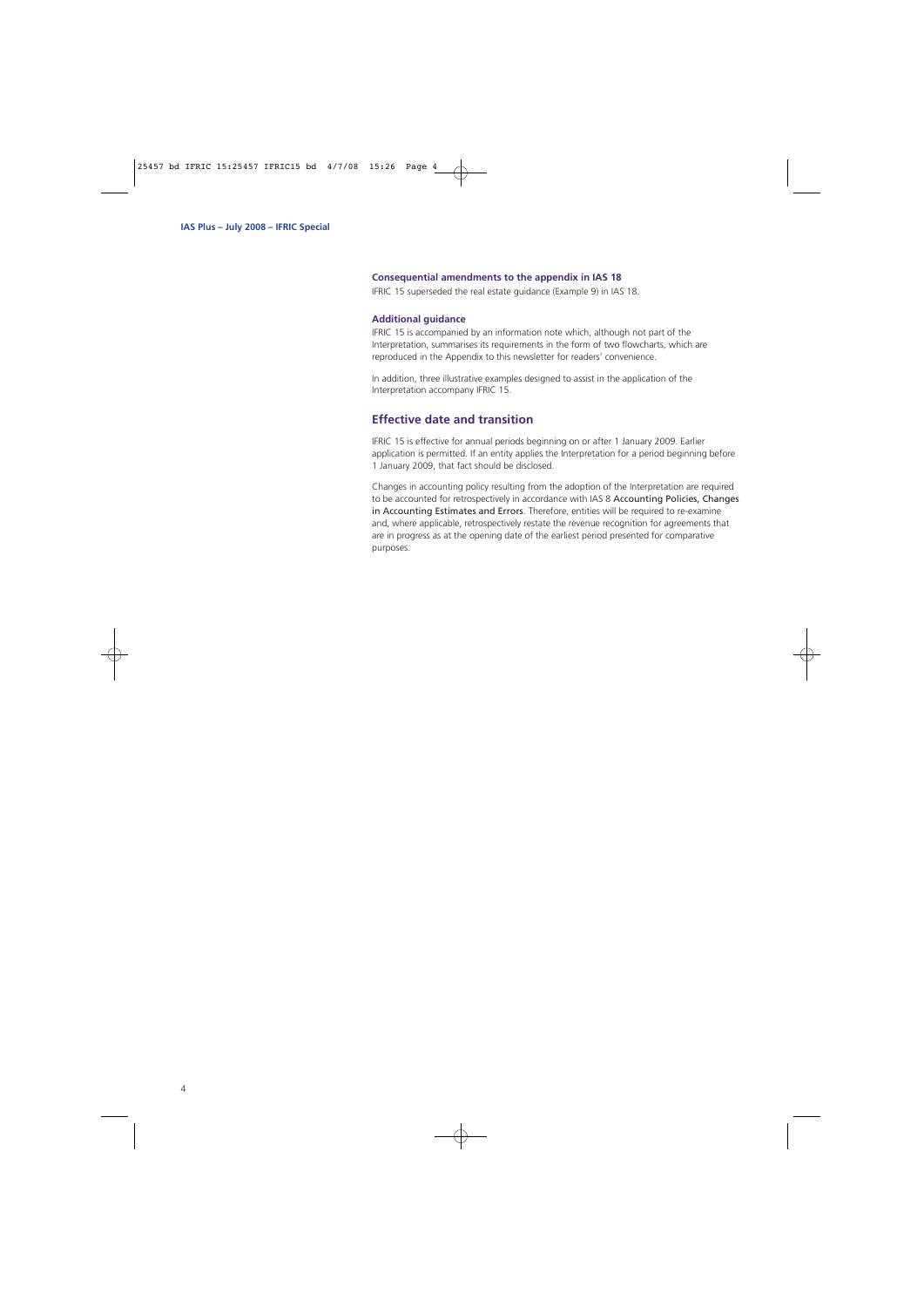## **Appendix**

**Analysis of a single agreement for the construction of real estate**



\* The construction contract may need to be segmented in accordance with paragraph 8 of IAS 11 \*\* Directly related services may need to be separated in accordance with paragraph 13 of IAS 18